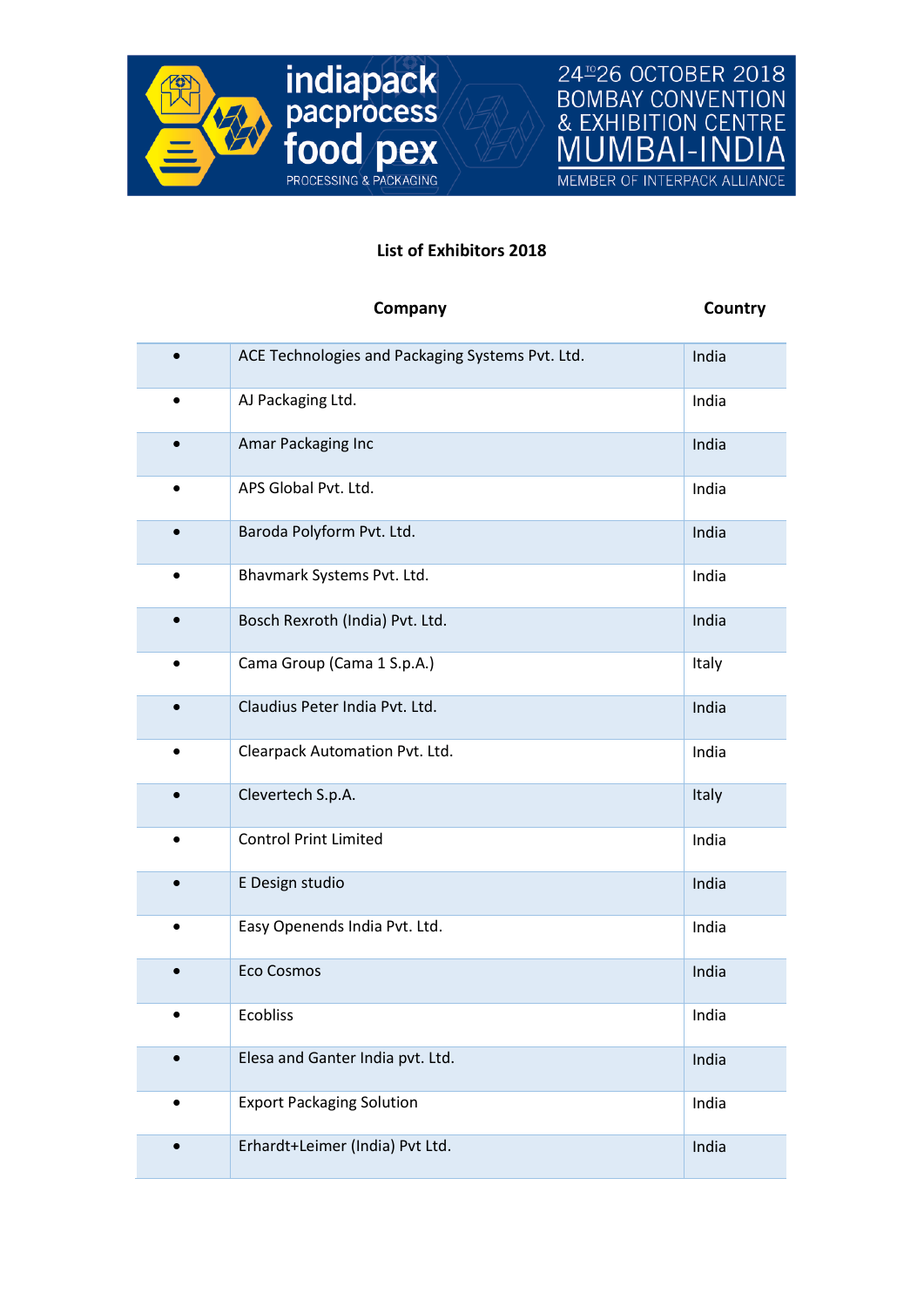

**indiapack**<br>**pacprocess**<br>**food pex**<br>**frocessing & PACKAGING** 

24<sup>m</sup>26 OCTOBER 2018<br>BOMBAY CONVENTION<br>& EXHIBITION CENTRE **MUMBAI-IN** 

MEMBER OF INTERPACK ALLIANCE

|           | Gabbar Engineering Co.                           | India       |
|-----------|--------------------------------------------------|-------------|
|           | Goma Process Technologies Pvt Ltd                | India       |
|           | Good Earth Engineers                             | India       |
| $\bullet$ | Grace Food Processing & Packaging Industries     | India       |
| ٠         | HariKrushna Machinetech Pvt. Ltd.                | India       |
|           | Hindustan Tin Works Ltd                          | India       |
|           | Holostik India Limited                           | India       |
|           | Honegger SRL                                     | Italy       |
|           | Impel Services Pvt. Ltd.                         | India       |
|           | Konica Minolta Business Solution India Pvt. Ltd. | India       |
|           | <b>B V Korthofah</b>                             | Netherlands |
|           | Laxmi Engineering Equipment                      | India       |
|           | Leister Technologies India Pvt. Ltd.             | India       |
|           | LMI India (P) Ltd.                               | India       |
|           | Maharshi Udyog                                   | India       |
|           | Makro Labelling S.R.L.                           | Italy       |
|           | MAS Systech (P) Ltd.                             | India       |
|           | Megaplast India Pvt. Ltd.                        | India       |
| $\bullet$ | Minipack                                         | India       |
|           | Multivac Laraon India Pvt. Ltd.                  | India       |
|           |                                                  |             |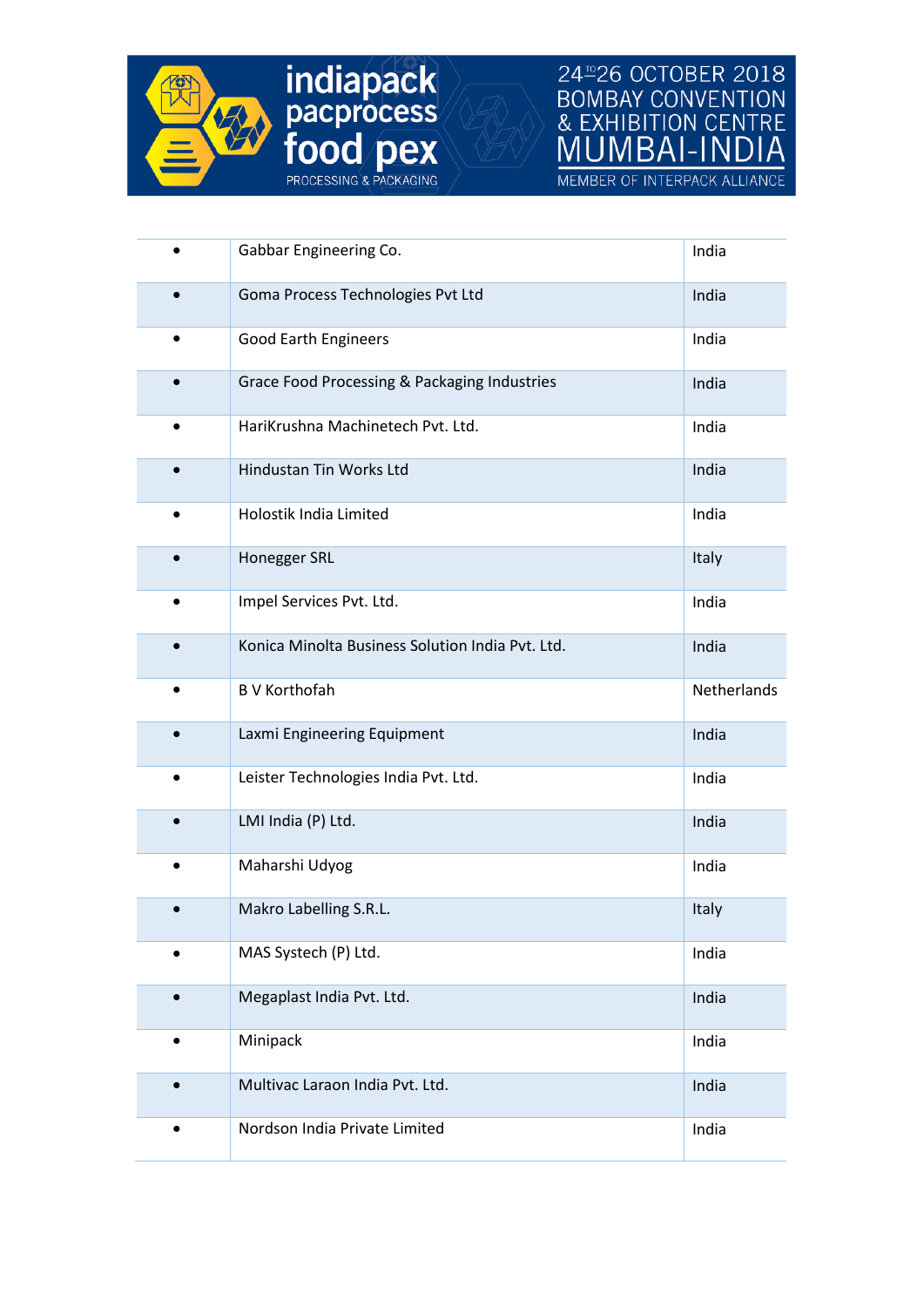

## **24<sup>2</sup>26 OCTOBER 2018**<br>BOMBAY CONVENTION<br>& EXHIBITION CENTRE<br><u>MUMBAI-INDIA</u>

MEMBER OF INTERPACK ALLIANCE

|           | Novel Automation Ltd.                    | India |
|-----------|------------------------------------------|-------|
|           | NPC Co., Ltd.                            | Korea |
|           | Packworld Industrial Solutions Pyt. Ltd. | India |
|           | Pakona Engg (I) Pvt. Ltd.                | India |
|           | Presto Stantest Pvt Ltd                  | India |
|           | <b>Print Packaging Systems</b>           | India |
|           | <b>R&amp;D Engineers</b>                 | India |
|           | Robatech India Pvt Ltd                   | India |
|           | Ronchi Mario S.p.A                       | Italy |
| $\bullet$ | S S P Packaging Industries Pvt Ltd       | India |
|           | Sanjeev Flexi Pack Pvt. Ltd.             | India |
|           | Sepack India Pvt. Ltd.                   | India |
|           | Shrinath Rotopack Pvt. Ltd.              | India |
| $\bullet$ | SMC Pneumatics (India) Pvt. Ltd.         | India |
|           | Swiss Pac Pvt. Ltd.                      | India |
|           | <b>Target Innovations</b>                | India |
|           | <b>Tata Tin Plate</b>                    | India |
|           | <b>Unique Equipments</b>                 | India |
|           | <b>Universal Energy Systems</b>          | India |
|           | Valco Melton Engineering India Pvt. Ltd. | India |
|           | Vardaan Packaging and Automation         | India |